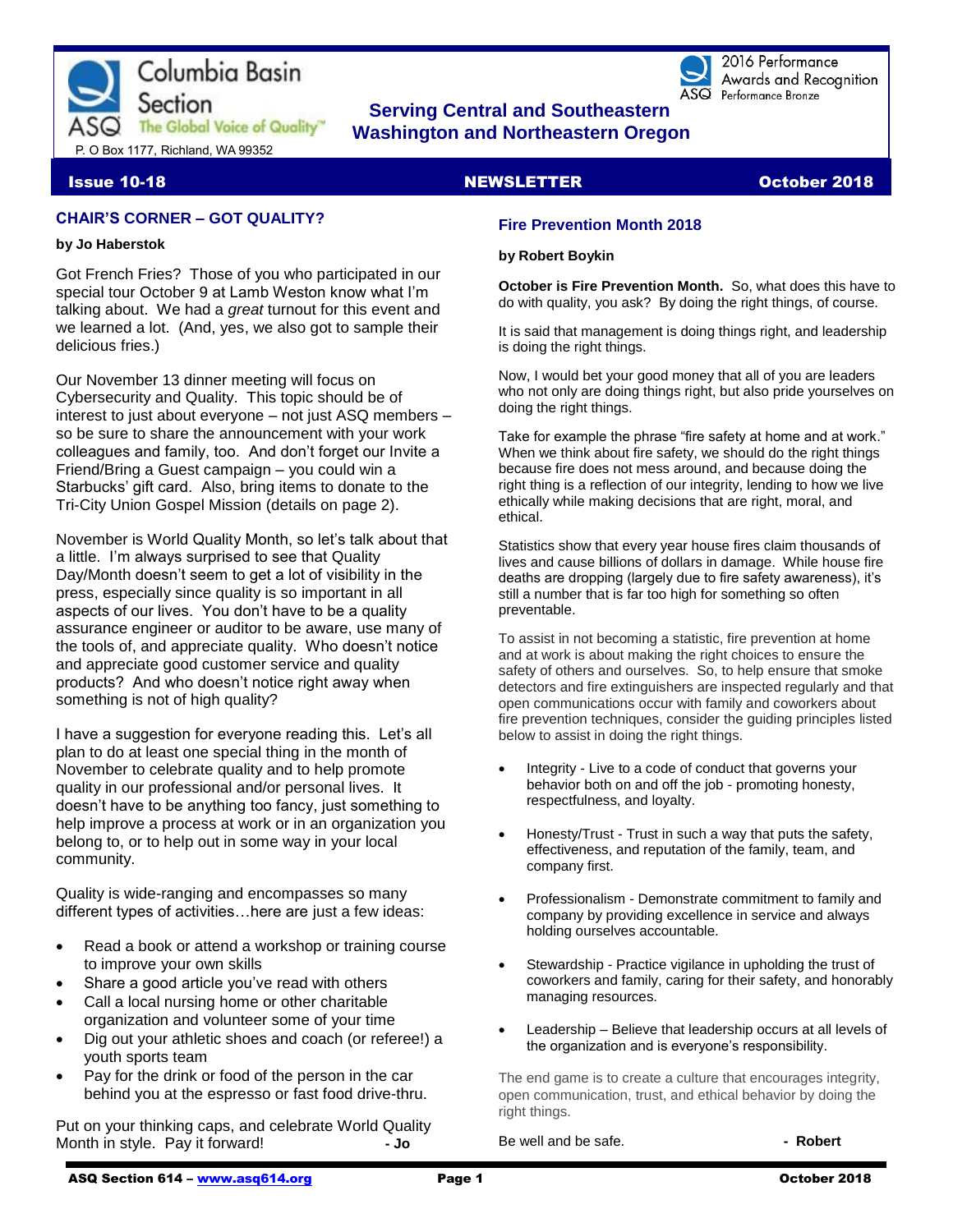

# **November 13, 2018 American Society for Quality Columbia Basin Section 0614**



#### **DATE:**

**TUESDAY, November 13, 2018**

#### **LOCATION:**

Shilo Inn 50 Comstock Boulevard Richland, Washington

**5:30 p.m. –** Check in/Networking and Appetizers

**6:00 p.m**. **–** Buffet Dinner

**6:45 p.m. -** Presentation

#### **DINNER BUFFET MENU:**

The Chef and crew at Riverside Catering provide a varied buffet dinner, which usually includes two entree choices, plus accompanying vegetable, salad, and dessert.

Your choice of coffee or tea is included with dinner.

#### **Cost:**

\$20 ASQ members \$25 non members \$5 presentation only

(cash or check)

Reservations are due November 8. E-mail [0614asq@gmail.com](mailto:0614asq@gmail.com)

with your name, phone number, company affiliation, and type of reservation.

Attendance at this meeting earns 0.5 RU toward ASQ recertification.

*Note: All no shows will be billed unless cancelled 48 hours in advance.*

For more information about our ASQ section and other upcoming events: [www.asq614.org/](http://www.asq614.org/)

# **"Cybersecurity and Quality"**



# **Toni Austin** Cybersecurity Director Bechtel National, Inc.

Cybersecurity is the protection of internet-connected systems, including hardware, software and data, from cyberattacks. With the latest advances in technology in recent times, the line between our online and offline lives has become nearly indistinguishable. We use the internet not only in our work lives but also to engage in social media, shop, pay bills, and even to turn on the lights and adjust the thermostat in our homes.

We all need to do our part to make sure our online lives are kept as safe and secure as possible. We hear about major data breaches occurring on an all-too-frequent basis, often within companies that we would assume have the latest security measures in place. As the lines between our work and personal lives become increasingly blurred, cybersecurity is more important than ever.

Our daily lives depend on our country's 16 sectors of critical infrastructure, which supply food, water, financial services, public health, communication and power along with other networks and systems. Disruptions to this system, operated via the internet, can have significant consequences. The need for cybersecurity standards and best practices that address interoperability, usability and privacy continues to be critical for the nation.

A quality management approach to cybersecurity addresses the design, installation, operation and performance of devices and software. The use of quality tools can assist in the development of security standards, risk management and corrective actions.

We all play important roles when it comes to cybersecurity and data privacy, no matter our age or employment status. "Better safe than sorry" applies to all suspected threats, and will help keep our data and identities safer.

Toni will share information about the evolution of the technologies that have improved the speed, accuracy, and even the fun of many of our daily activities. She will also discuss how cybersecurity and quality are related and what each discipline can learn from the other.

*About the presenter: Toni Austin is an adjunct faculty member in the Computer Science Department at Washington State University's Tri-Cities campus. She has served in this role for over 20 years, and currently teaches a course titled "The Impact of Computers on Society." Toni is also Director of Cybersecurity for Bechtel National, Inc. on the WTP project.*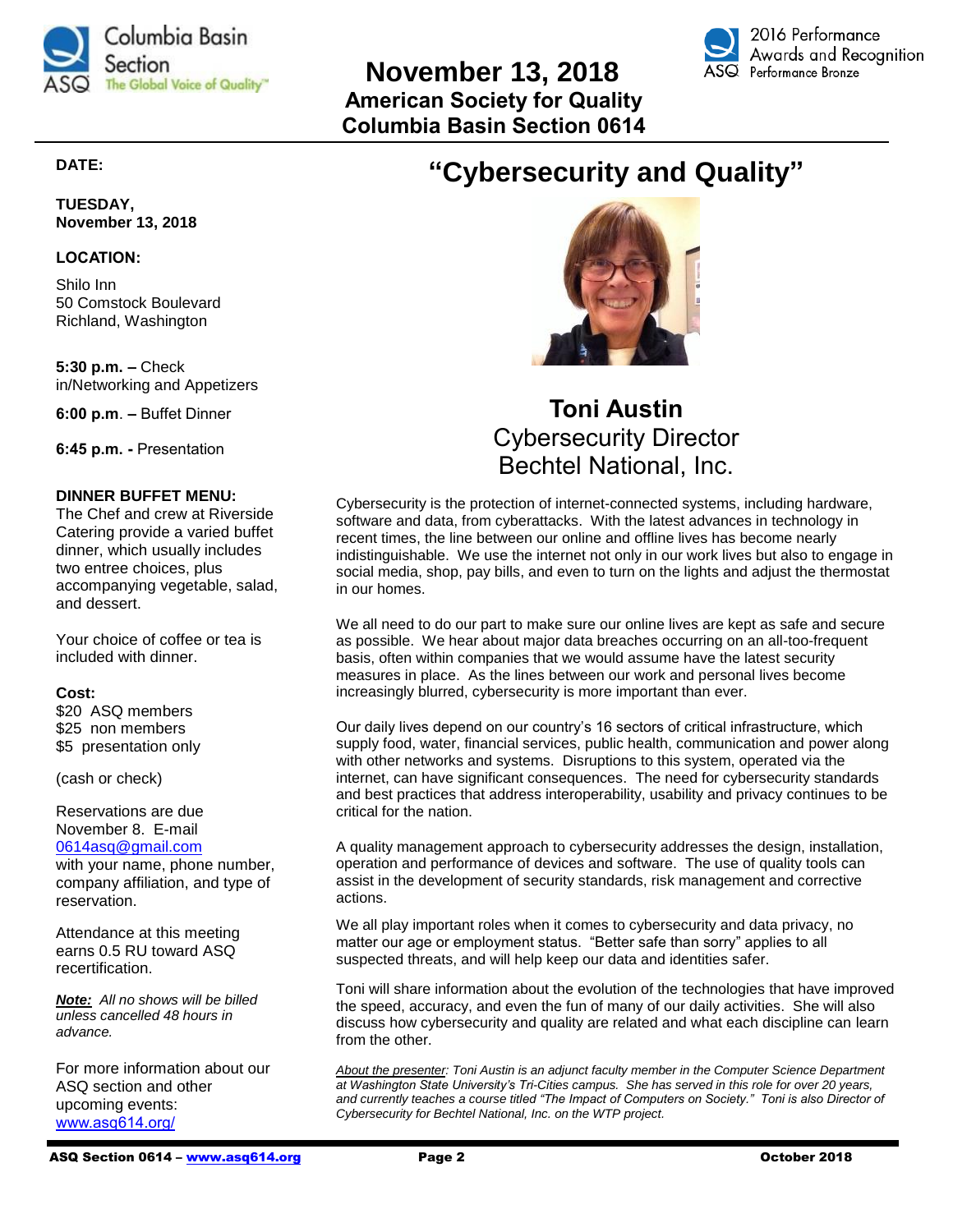#### **BRING DONATIONS TO NOVEMBER 13 MEETING: SUPPORT THE TRI-CITY UNION GOSPEL MISSION:**

Please join us in supporting the Tri-City Union Gospel Mission at our November 13 dinner meeting. Bring your donations of non-perishable food and other household items to the meeting.

The Tri-City Union Gospel Mission exists to serve homeless and impoverished individuals and families in southeast Washington and northeast Oregon. Just about everyone in our area has heard of the Mission but not everyone knows the extent of the services they provide. (Our ASQ section had the opportunity to tour there last year and it was very educational.) In the past year, the Mission has served over 73,000 hot and nutritious meals and provided over 33,000 nights of shelter to those in need.

Running the Mission is very similar to running your own home, except on a much bigger scale. Just think of all the things you need for your family. Most of the same things are needed to keep the Mission operating smoothly and to support the men, women and children they assist. Items such as sugar, mayonnaise, canned vegetables, garbage bags, cough drops and cleaning supplies are needed. The men's shelter needs socks, backpacks and deodorant. The women and children's shelter needs fall and winter clothing, socks, etc.

Here is a link to a list o[f items needed most](http://www.tcugm.org/needs/) at this time. Another item always appreciated at the Mission is bus tickets.

Monetary donations will also be accepted at the meeting.

Thank you for supporting others in need! Remember, time spent helping others is time well spent.

#### **MORE FREE STUFF TO SHARE NOVEMBER 13**

We will be offering more recycled books and magazines on November 13, so be sure to check out the special table at the meeting.

We encouraged everyone to bring their no-longer needed business books in September, and many of you who attended the meeting were able to reap the benefits. There are still quite a few items available, so you may find a book or magazine you can use.

As they say – one person's cast-off may be another's treasure!

#### **QUOTE OF THE MONTH**

"Players with fight never lose a game, they just run out of time."

~ John Robert Wooden

#### **LAST CHANCE TO WIN A PRIZE IN OUR INVITE A FRIEND/BRING A GUEST CHALLENGE THIS YEAR**

Our November 13 dinner meeting is sure to be another really good one!

All current Section 0614 members who bring a guest/invite a friend to this meeting, per the rules below, will be eligible to win a special prize:

- The section member or invited guest (non-ASQ member) must make a reservation prior to the September 13 deadline and must attend the dinner meeting. Be sure that when the RSVP is made, it is noted that the individual is attending as *your* guest.
- All section members with an invited guest(s) will be entered into the evening's drawing for a \$10 Starbucks gift card.
- There is no limit on the number of guests a section member can invite - each guest will be considered an individual entry into the drawing.
- At the November 13 dinner meeting, the names of all current members who brought guests during the previous months will be entered into a drawing for a "grand prize" gift card, worth \$50!

Please share the meeting announcement (also posted on our [website\)](http://www.asq614.org/programs/program1811.pdf) with others and invite them to join you for this meeting.

#### **OCTOBER MEMBER GIFTS – INNOVATION & DISRUPTION**

*"Innovation is the calling card of the future." ~ Anna Eshoo* 

The October member gifts from ASQ include many resources to strategically plan for and apply innovation methodologies in the face of new technologies, such as artificial intelligence, robotics, virtual reality, 3-D printing, and blockchain. Some of this month's gifts include:

- The Executive Guide to Innovation (E-Book)
- ISO 50501 Innovation Management (webcast)
- Industry 4.0: The Quality Professional's Future (webcast)
- Humans are Underrated: The Critical Overlooked Factor for Quality Professionals Facing Disruptive Technology (webcast)
- Artificial Intelligence, Machine Learning and Quality (webcast)
- Innovation & Quality (ASQ TV)
- Collaborative Robots, Disruptive Technology & quality (ASQ TV)
- Big Data: An Introduction (ASQ TV)
- Taking Control of the Internet of Things (ASQ TV)

Several articles on innovation and disruptive technologies are also available. Access your free gift[s here.](http://asq.org/membership/members/gift/?utm_source=email&utm_medium=email&utm_campaign=marketing_octobermembergift_100118)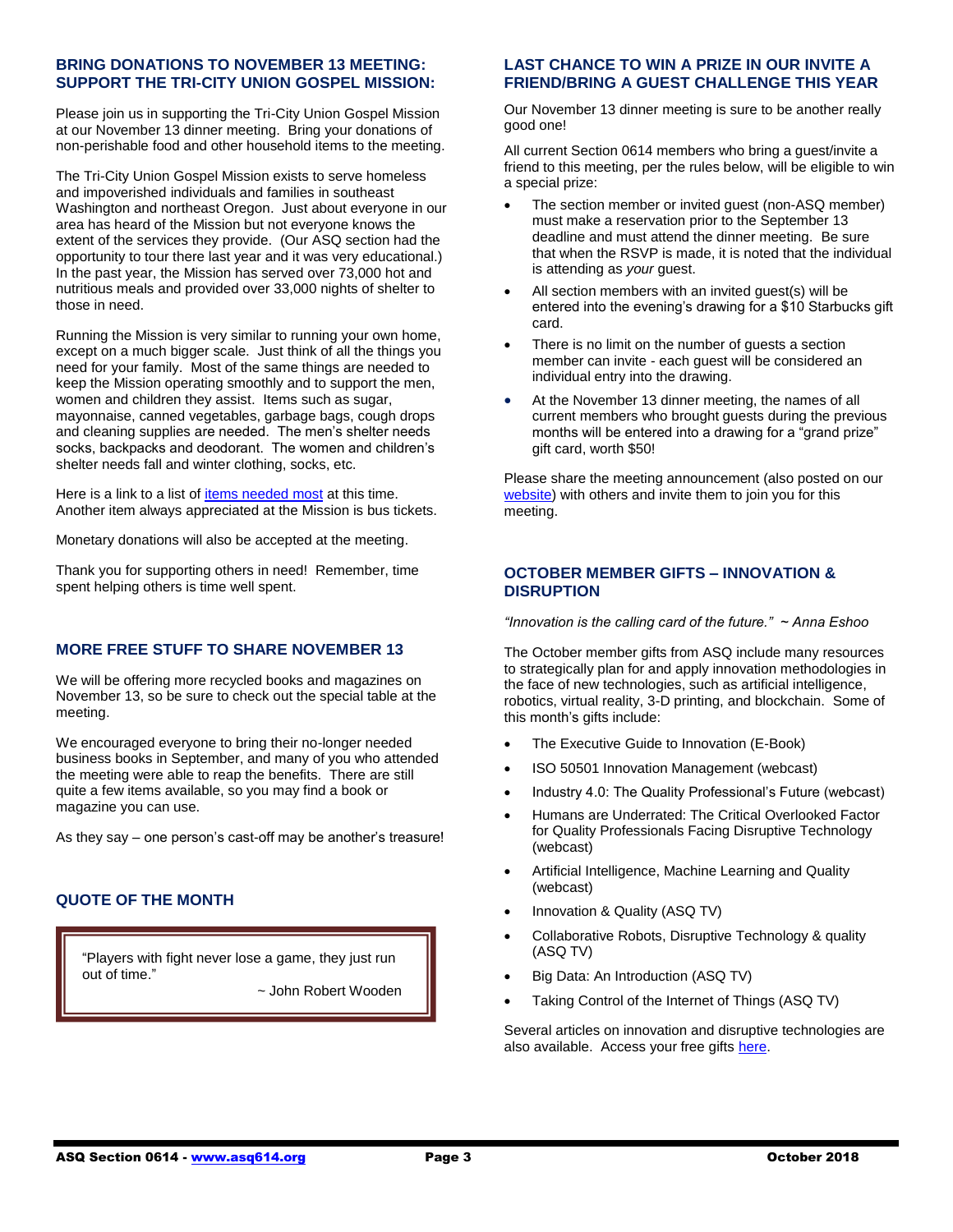#### **OCTOBER IS NATIONAL CYBERSECURITY AWARENESS MONTH**

#### **(excerpted from an article in Start Engineering)**

The rapidly changing targets and tactics of people and countries behind cyber attacks underscore the urgency of continually assessing and improving cybersecurity defense forces. As individuals, we can do a lot to help protect our online selves with strong passwords, being alert to phishing scams and being careful about the site we access.

We might think we've learned lessons about cybersecurity from breaches and scandals like Facebook, Cambridge Analytica, Equifax, and Russian election tampering. But the threats keep morphing.

- Senators' private email accounts saw a flurry of hacking exploits recently.
- Healthcare is the fastest-growing area of targets for data pirates.
- Director of National Intelligence Dan Coats has warned that China probably poses greater long-term cybersecurity challenges than any other country.

To keep up with the ever-increasing threats requires more people with more training in more places than currently available. CyberSeek, a national data hub for cybersecurity workforce development efforts, lists over 200,000 currently open positions in the field. Compared to the 770,000 or so people working in cybersecurity, this number makes for a ratio of workers to openings – 2.5 – far below the national average of 6.5, even in these times of historically low unemployment. And the workforce needs are only expected to grow, with projections of global shortages hitting two million within the coming years.

In this environment, cybersecurity education has become not only a workforce imperative but a vital strategic asset for national defense. This logic generates discussions of how cybersecurity education relates not only to STEM education but K-12 education across all subjects.

Cybersecurity has, understandably gained prominence in recent times within high school computer science and career and technical education programs. The typical approach is to offer a sequence of courses in networking and systems that align with industry certification programs, such as through affiliation with the Cisco Networking Academy or the SANS CyberAces program.

These approaches work well with students who already bring interest and aptitude to cybersecurity learning opportunities. As with almost every other engineering and technology field, though, this pool of students is too small and homogeneous to support development of the solutions needed for the technological challenges being faced. The pool needs to be enlarged and diversified to bring the full creative potential of the U.S. workforce on these problems in cybersecurity and everywhere else in our tech-saturated world.

One approach to growing the supply of cybersecurityinterested students is gamification, which is the application of game-design elements and game principles in non-game contexts. Gamifying cybersecurity is already a popular option for training people in the workforce, but it might be even more effective for use in K-12 education.

Competitions can also provide performance-based learning opportunities for students. The results of competitions provide objective feedback for students, showing where they have excelled and where they can improve. The Air Force Association's CyberPatriot, a national youth cyber education program, features a prominent cybersecurity competition, in which students are tasked with protecting the virtualized network of a fictitious small company. The contest rolls up to an expenses-paid final in Baltimore where teams from across the country compete for a national title and scholarship money.

Educators in almost any K-12 subject can integrate cybersecurity questions into their subject matter. With these broad parameters of the field established in their minds, students may be better able to imagine themselves in a position in cybersecurity that suits their abilities, however nontechnical they might be. Given the workforce needs and complexity of the field, all these approaches to cybersecurity education will help fill out the ranks of professionals in the field.

#### **HOW MUCH DO YOU KNOW ABOUT CYBERSECURITY?**

*What's your privacy and cybersecurity IQ?*

In 2016, MediaPRO surveyed more than 1,000 employees and members of the general public over a one-month period to gather a baseline of security and privacy awareness across a slice of the general population. They tested survey-takers' knowledge across eight different security and privacy risk areas, including identifying phishing attempts, safe social media use, and working remotely. The results: 88% of respondents lacked the necessary awareness to stop preventable privacy or security incidents.

The results of their 2017 survey showed that 70% fell into the same categories (ranked as either a "risk" or "novice" based on their quiz scores). While an improvement, it seems clear that more needs to be done to promote security and privacy best practices. You can view the full report by clicking [here.](https://www.mediapro.com/blog/2017-state-privacy-security-awareness-report/)

Overall, behavioral improvements were seen in five out of eight surveyed threat vectors. This highlights the work being done in every industry at organizations of all sizes to mitigate risk arising from human behavior, but is also indicative of the gulf that exists between where organizations currently are, in terms of their cybersecurity preparedness, and where they need to be.

Wonder how you'd do on the quiz? You can take the quiz by clicking [here.](https://pages.mediapro.com/2017-State-of-Privacy-Security-Awareness.html) You'll be presented with real-life scenarios in: working remotely, incident reporting, physical security, identifying personal information, cloud computing, acceptable use of social media, and identifying phishing attempts and malware warning signs.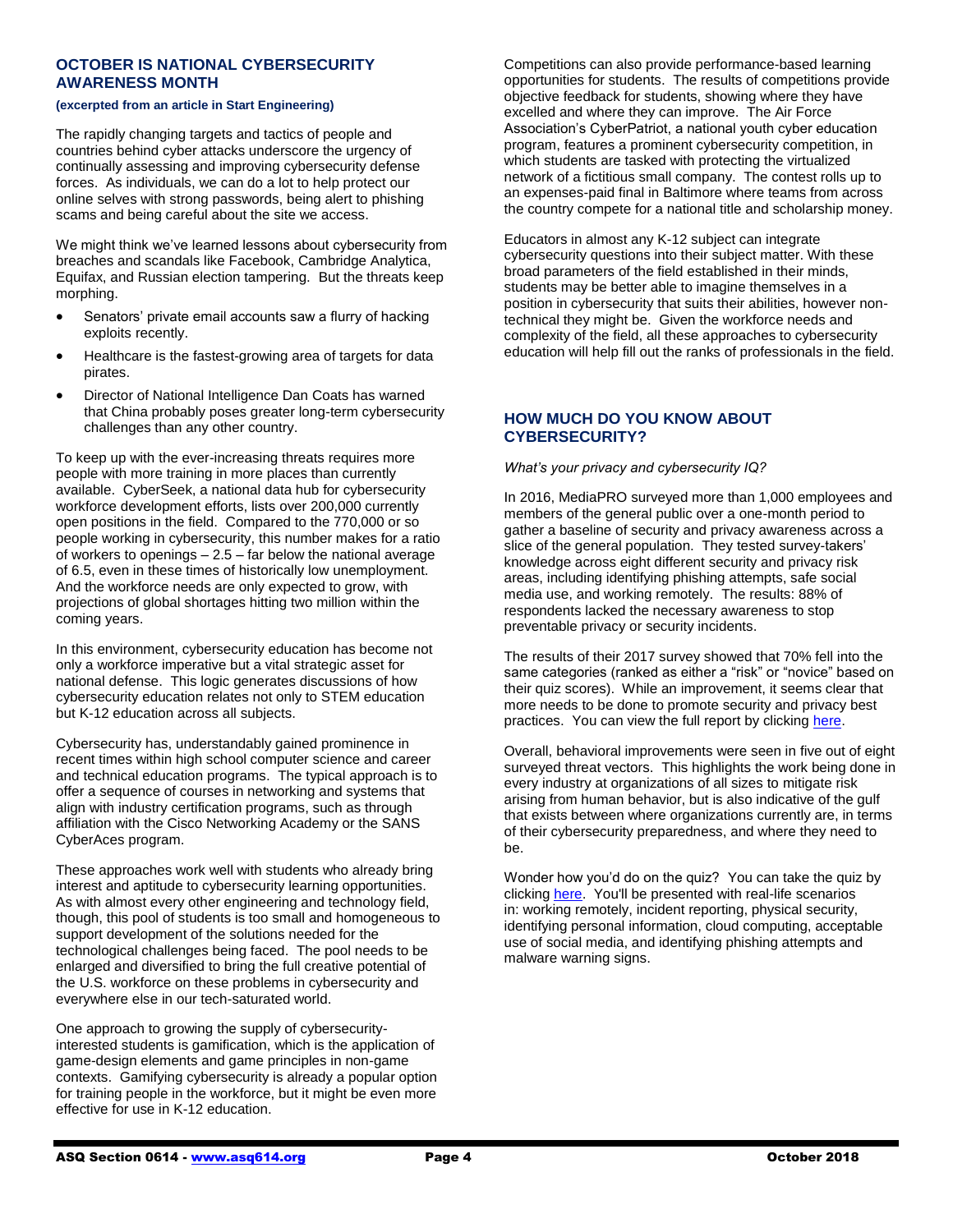

#### **CYBERSECURITY PLEDGE**

Information has value—and it's at risk on a daily basis. The bad guys want it, and will exploit our inattention or negligence to get it.

No one wants their personal information stolen or their data hacked.

Cybersecurity incidents and breaches of private information can be prevented if everyone pays more attention to actions they can control.

If you commit to [these 10 simple actions,](https://pages.mediapro.com/rs/889-LYM-560/images/CyberSecurityPledge_2x1.jpg) provided by [MediaPRO,](https://www.mediapro.com/blog/mediapro-cybersecurity-pledge/) you can better protect both your organization's and your own personal data. Take the pledge – and then consider also challenging your colleagues, friends and family to do the same.

#### **WORLD QUALITY DAY IS NOVEMBER 8**



Quality Professionals are individuals who support, develop and implement quality competence and culture in organizations and stakeholders, using their unique views and skills in establishing systems of operational governance, assurance and improvement.

World Quality Day is celebrated annually on the second Thursday in November. It provides a great opportunity to celebrate the achievements of your team and organization, and to recognize team members who help sustain and improve performance every day of the year.

How will *you* celebrate World Quality Day 2018?

#### **ASQ LAUNCHES NEW/IMPROVED SEARCH FOR BOOKS, STANDARDS, TRAINING**

Have you checked out the new search capability on asq.org's Books and Standards page and Training Catalog? This was recently implemented in response to member and customer feedback.

There are over 600 books and standards titles in the online bookstore. The new search function is intended to make it easier and quicker to obtain relevant results. Plans are in process to update other asq.org areas in the future as well.

Visit th[e Quality Press site](https://www.asq.org/quality-press) and th[e ASQ Training Catalog site](http://www.asq.org/training/catalog) and improved processes.

#### **UPCOMING ASQ CERTIFICATION EXAMS**

#### **Application Deadline: November 2**

#### **by Patrick Faulk, Section Certification Chair**

The next application deadline for ASQ Certification exams is November 2. The following exams will be administered December 1-17, 2018:

- Six Sigma Green Belt (CSSGB)
- Quality Improvement Associate (CQIA)
- Quality Process Analyst (CQPA)
- Quality Auditor (CQA)
- Calibration Technician (CCT)
- Quality Engineer (CQE)
- Software Quality Engineer (CSQE)
- Pharmaceutical GMP Professional (CPGP)

Don't lose track of your recertification date! Most certifications need to be renewed every three years.

Recertification applications can still be submitted through the Section Certification/Recertification Chair, but only through the end of this year. Starting in January 2019, all recertification applications must be submitted online. You can record your Recertification Units as you earn them, in your online Recertification Journal – no more having to worry about losing your documentation! See<https://asq.org/cert/recertification> for more information or contact [me](mailto:PRFAULK@bechtel.com) if you have questions.



#### **THE FUTURE OF LEADERSHIP: RISE OF AUTOMATION, ROBOTICS AND ARTIFICIAL INTELLIGENCE**

#### **Book by Brigette Tasha Hyacinth**

Is Artificial Intelligence (AI) our greatest existential threat? Will AI take your Job? Is privacy dead? Is universal basic income a viable strategy or just a temporary bandage? Will AI solve all our problems? Will it make us happier?

We can't put the genie back in the bottle once it's out. If we don't candidly answer the pertinent questions, we will only paint a false picture.

We are standing at a crucial and pivotal point in history. The issues surrounding AI can't be left to a small group of scientists, technologists or business executives to address. Our future and our children's futures are at stake.

Want a glimpse into the future of leadership? This book offers a comprehensive view of what is taking place in the world of AI and emerging technologies, and provides valuable insights that may help you to successfully navigate the tsunami of technology that is coming our way.

Cost is \$27 in hardcover; \$22 in paperback. For more information, clic[k here.](https://www.amazon.com/Future-Leadership-Automation-Artificial-Intelligence/dp/976960920X/ref=tmm_hrd_swatch_0?_encoding=UTF8&qid=&sr=)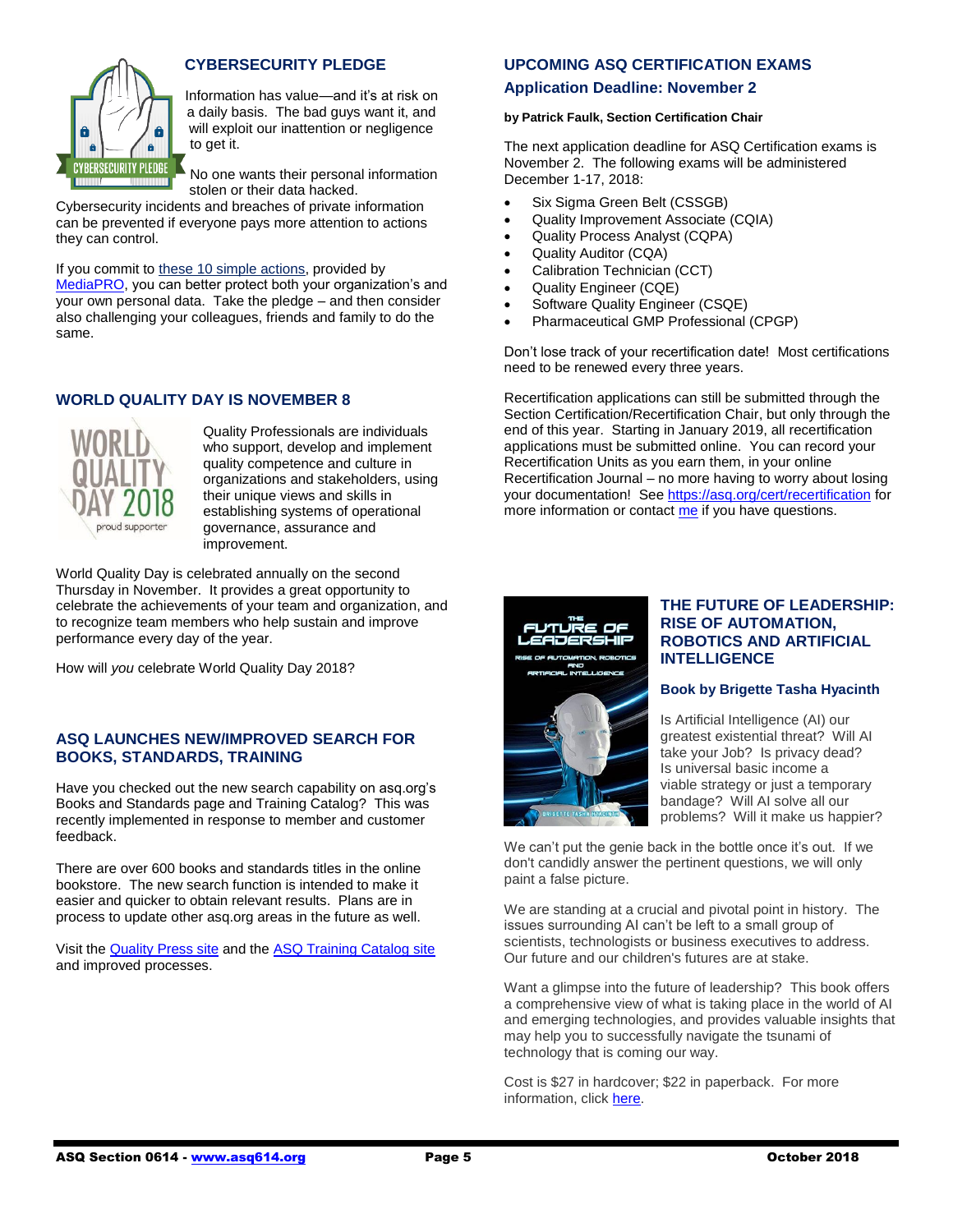#### **OPERATION CASH-FOR-CANDY**

#### **Tri-Cities Kids Supporting our Troops**

Support our troops by donating leftover Halloween candy. Join with Tri-Cities health professionals in the region's annual "Operation Cash-for-Candy," and help say thanks to soldiers.

Children will receive \$1 per pound when they donate their uneaten, wrapped candy at any of the area's participating drop-off sites. They can choose to keep the money or donate it back to help pay for shipping the candy to the soldiers. Plus, they will also be registered to win gift cards and other prizes.

Just like you and me, the soldiers who receive the treats, enjoy them! They also often use the candy in making friends with the "locals" to get information about potential hidden dangers in foreign areas.

For more information about Operation Cash-for-Candy and to find drop-off site in the Tri-Cities, visit [www.OperationCashForCandy.com.](http://www.operationcashforcandy.com/)

### **BEGGARS' BANQUET FUNDRAISER FOR SAFE HARBOR AND MY FRIENDS' PLACE**

#### **November 3 in Kennewick**

The 2018 fundraiser for Safe Harbor Support Center and My Friends' Place will take place on November 3 from 6 pm to 10 pm at the Benton County Fairgrounds in Kennewick. This event features silent, live, and Tiny Tree auctions and the very popular Soup Tasting contest. Try all the soups and vote for your favorite!

This is a great opportunity to also learn more about their programs and how they benefit the local area. Single tickets are \$50, and the 100 Bowls VIP tickets (which starts at 5 pm and includes a unique bowl and special appetizers and wines) are \$100. Click [here](http://safeharborsara.wixsite.com/safeharbor) for more information.

#### **SMALL BUSINESS SUCCESS VIRTUAL CONFERENCE -- November 8**

This online event, sponsored by SCORE, offers nine educational webinars, one-on-one mentoring sessions, exhibitor booths, networking chat rooms and a resource center. The conference will run from 8:30 am to 2:30 pm Pacific time.

Hear from industry experts including Google, OnDeck, ComplyRight, Kimco, Nav and more. Experience the best parts of an in-person conference without the hassle or cost of traveling. A computer or mobile device with an internet connection and speakers/headphones is all you need to participate.

For more information and to register for the conference, click [here.](https://onlinexperiences.com/scripts/Server.nxp?LASCmd=AI:4;F:QS!10100&ShowUUID=EF5B1593-A5A3-44E1-8C2E-1F0CF254A2FF&AffiliateData=scorewebsite)

#### **BE ACCESSIBLE (BUT NOT TOO ACCESSIBLE) TO YOUR TEAM**

#### **by Paul D. Casey**

Leaders have a daily quandary: You want to be accessible to your team, but you have your own work to get done, so not *too* accessible. Most of us strive to hold an open-door policy where team members can stroll in anytime to chat or problem-solve with you. And we are almost always "on" and digitally connected so that staff ping us via email or text or instant messaging. But, how do we get time to focus to get our work done – work, that by the way ultimately helps the same team who wants our attention right now, to grow forward?

Be accessible, but not *too* accessible by:

- *Declaring the "door rules" to everyone in the office*:  $closed door = do not disturb; door ajar = knock and ask if$ this is a good time; open door  $= c$ 'mon in! This gives everyone a visual cue of your accessibility throughout the day.
- *Closing your door*. Yes, it's Okay when it's periodic, and not abused as a barrier between you and your team. Post a sign on your door that explains simply what you are working on and when you will be available next. And then get those priority projects done without interruption.
- *Practicing MBWA: managing by wandering around*. Calendar blocks of time each week to wander the hallways and connect with staff to check on how they are doing, what they are working on, and how you can help. Many spontaneous conversations spring out of your showing up on their turf.
- *Scheduling regular one-to-ones with each direct report*. By giving every person you supervise their own appointment each month, they are guaranteed your undivided attention, when you can focus on their development and clear away obstacles for them to better do their job. The team then gets "trained" to store up non-urgent topics for this carved-out time with you.
- **Telling your team the best ways to communicate with you**. Do you prefer email for updates and texts for "needing urgent reply"? What deserves a face-to-face meeting? What needs written documentation and to be put in your in-box?
- *Establishing boundaries when off the clock*. Unless you are in a position of emergency response leadership, make sure you take "digital Sabbath time" to unplug from electronic communications for long blocks of time on your days off - or else you will head toward burnout. And if you agree with this principle, share that with your team, too, and make a pact about letting everyone enjoy their down-time unless it's an emergency. You need your family and recovery time!

It's important to leave your staff with the positive impression that you are there for them and that you follow-through on your commitments.

*Paul D. Casey loves to help people take action and achieve their goals. He is a certified Life Coach, author, speaker, and trainer. Click [here](http://www.paulcasey.org/) for more information about Paul and his company.*